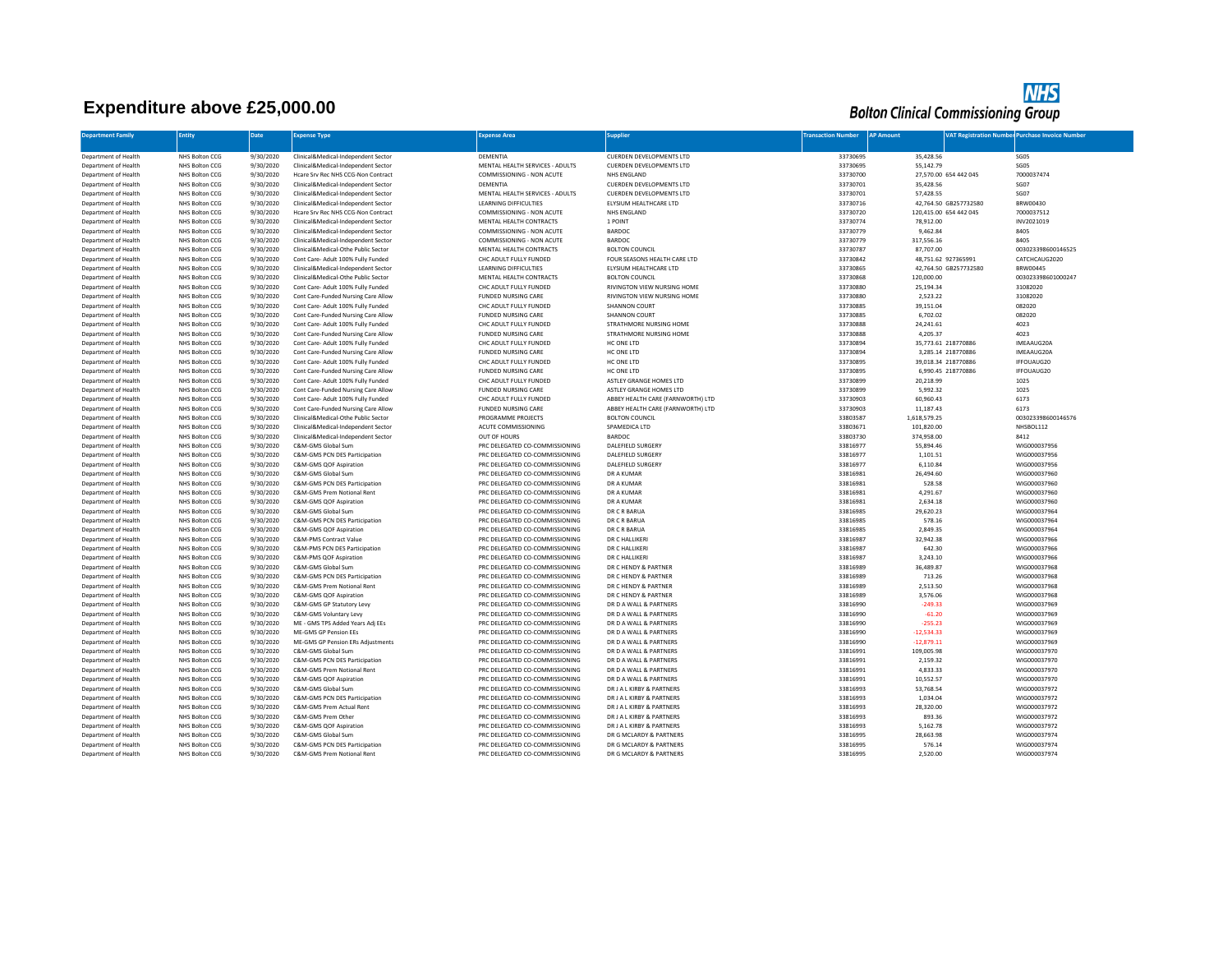| Department of Health | NHS Bolton CCG | 9/30/2020 | C&M-GMS QOF Aspiration            | PRC DELEGATED CO-COMMISSIONING | DR G MCLARDY & PARTNERS       | 33816995 | 3,159.60   | WIG000037974 |
|----------------------|----------------|-----------|-----------------------------------|--------------------------------|-------------------------------|----------|------------|--------------|
| Department of Health | NHS Bolton CCG | 9/30/2020 | C&M-PMS Contract Value            | PRC DELEGATED CO-COMMISSIONING | DR J LOWE & PARTNERS          | 33816997 | 53,172.99  | WIG000037976 |
| Department of Health | NHS Bolton CCG | 9/30/2020 | C&M-PMS PCN DES Participation     | PRC DELEGATED CO-COMMISSIONING | DR J LOWE & PARTNERS          | 33816997 | 1,046.89   | WIG000037976 |
| Department of Health | NHS Bolton CCG | 9/30/2020 | C&M-PMS Prem Notional Rent        | PRC DELEGATED CO-COMMISSIONING | DR J LOWE & PARTNERS          | 33816997 | 5,987.50   | WIG000037976 |
| Department of Health | NHS Bolton CCG | 9/30/2020 | C&M-PMS OOF Asniration            | PRC DELEGATED CO-COMMISSIONING | DR LLOWE & PARTNERS           | 33816997 | 5,050.61   | WIG000037976 |
| Department of Health | NHS Bolton CCG | 9/30/2020 | C&M-APMS PCN DES Participation    | PRC DELEGATED CO-COMMISSIONING | DR J P NAGLE & PARTNERS       | 33816999 | 3,063.69   | WIG000037978 |
| Department of Health | NHS Bolton CCG | 9/30/2020 | C&M-PMS Contract Value            | PRC DELEGATED CO-COMMISSIONING | DR J P NAGLE & PARTNERS       | 33816999 | 154,895.71 | WIG000037978 |
| Department of Health | NHS Bolton CCG | 9/30/2020 | C&M-PMS Prem Notional Rent        | PRC DELEGATED CO-COMMISSIONING | DR J P NAGLE & PARTNERS       | 33816999 | 7,945.83   | WIG000037978 |
| Department of Health | NHS Bolton CCG | 9/30/2020 | C&M-PMS QOF Aspiration            | PRC DELEGATED CO-COMMISSIONING | DR J P NAGLE & PARTNERS       | 33816999 | 17,340.83  | WIG000037978 |
| Department of Health | NHS Bolton CCG | 9/30/2020 | ME - PMS GP Prior Year ERs        | PRC DELEGATED CO-COMMISSIONING | DR J P NAGLE & PARTNERS       | 33816999 | 148.15     | WIG000037978 |
| Department of Health | NHS Bolton CCG | 9/30/2020 | MF-PMS GP Prior Year FFs          | PRC DELEGATED CO-COMMISSIONING | DR I P NAGLE & PARTNERS       | 33816999 | 98.81      | WIG000037978 |
| Department of Health | NHS Bolton CCG | 9/30/2020 | C&M-PMS Contract Value            | PRC DELEGATED CO-COMMISSIONING | DR M S FLETCHER & PARTNERS    | 33817001 | 69,865.41  | WIG000037980 |
| Department of Health | NHS Bolton CCG | 9/30/2020 | C&M-PMS DES Learn Dsblty Hlth Chk | PRC DELEGATED CO-COMMISSIONING | DR M S FLETCHER & PARTNERS    | 33817001 | 980.00     | WIG000037980 |
| Department of Health | NHS Bolton CCG | 9/30/2020 | C&M-PMS PCN DES Participation     | PRC DELEGATED CO-COMMISSIONING | DR M S FLETCHER & PARTNERS    | 33817001 | 1,422.92   | WIG000037980 |
| Department of Health | NHS Bolton CCG | 9/30/2020 | C&M-PMS PCO Doctors Ret Scheme    | PRC DELEGATED CO-COMMISSIONING | DR M S FLETCHER & PARTNERS    | 33817001 | 6,922.80   | WIG000037980 |
| Department of Health | NHS Bolton CCG | 9/30/2020 | C&M-PMS Prem Notional Rent        | PRC DELEGATED CO-COMMISSIONING | DR M S FLETCHER & PARTNERS    | 33817001 | 2,700.00   | WIG000037980 |
| Denartment of Health | NHS Bolton CCG | 9/30/2020 | C&M-PMS OOF Asniration            | PRC DELEGATED CO-COMMISSIONING | DR M S FLETCHER & PARTNERS    | 33817001 | 7.431.38   | WIG000037980 |
| Department of Health | NHS Bolton CCG | 9/30/2020 | ME-PMS GP Prior Year EEs          | PRC DELEGATED CO-COMMISSIONING | DR M S FLETCHER & PARTNERS    | 33817001 | 388.58     | WIG000037980 |
| Department of Health | NHS Bolton CCG | 9/30/2020 | C&M-GMS Global Sum                | PRC DELEGATED CO-COMMISSIONING | DR M SELVARAJAN               | 33817003 | 22.481.55  | WIG000037982 |
| Department of Health | NHS Bolton CCG | 9/30/2020 | C&M-GMS PCN DES Participation     | PRC DELEGATED CO-COMMISSIONING | DR M SELVARAJAN               | 33817003 | 447.09     | WIG000037982 |
| Department of Health | NHS Bolton CCG | 9/30/2020 | C&M-GMS Prem Notional Rent        | PRC DELEGATED CO-COMMISSIONING | DR M SELVARAJAN               | 33817003 | 3.051.67   | WIG000037982 |
| Department of Health | NHS Bolton CCG | 9/30/2020 | C&M-GMS QOF Aspiration            | PRC DELEGATED CO-COMMISSIONING | DR M SELVARAJAN               | 33817003 | 2,238.97   | WIG000037982 |
| Department of Health | NHS Bolton CCG | 9/30/2020 | C&M-PMS Contract Value            | PRC DELEGATED CO-COMMISSIONING | DR KJ COLEMAN & PARTNERS      | 33817005 | 95,888.34  | WIG000037984 |
| Department of Health | NHS Bolton CCG | 9/30/2020 | C&M-PMS PCN DES Participation     | PRC DELEGATED CO-COMMISSIONING | DR KJ COLEMAN & PARTNERS      | 33817005 | 1,904.20   | WIG000037984 |
| Department of Health | NHS Bolton CCG | 9/30/2020 | C&M-PMS Prem Notional Rent        | PRC DELEGATED CO-COMMISSIONING | DR KJ COLEMAN & PARTNERS      | 33817005 | 7,371.41   | WIG000037984 |
| Department of Health | NHS Bolton CCG | 9/30/2020 | C&M-PMS QOF Aspiration            | PRC DELEGATED CO-COMMISSIONING | DR KJ COLEMAN & PARTNERS      | 33817005 | 10,924.01  | WIG000037984 |
| Department of Health | NHS Bolton CCG | 9/30/2020 | ME - PMS GP Prior Year ERs        | PRC DELEGATED CO-COMMISSIONING | DR KJ COLEMAN & PARTNERS      | 33817005 | 2,804.13   | WIG000037984 |
| Department of Health | NHS Bolton CCG | 9/30/2020 | ME-PMS GP Prior Year AVCs         | PRC DELEGATED CO-COMMISSIONING | DR KJ COLEMAN & PARTNERS      | 33817005 | 74.40      | WIG000037984 |
| Department of Health | NHS Bolton CCG | 9/30/2020 | ME-PMS GP Prior Year EEs          | PRC DELEGATED CO-COMMISSIONING | DR KJ COLEMAN & PARTNERS      | 33817005 | 2,907.48   | WIG000037984 |
| Department of Health | NHS Bolton CCG | 9/30/2020 | C&M-GMS Global Sum                | PRC DELEGATED CO-COMMISSIONING | <b>DR LYON &amp; PARTNERS</b> | 33817007 | 51,474.43  | WIG000037986 |
| Department of Health | NHS Bolton CCG | 9/30/2020 | C&M-GMS PCN DES Participation     | PRC DELEGATED CO-COMMISSIONING | DR LYON & PARTNERS            | 33817007 | 1.025.05   | WIG000037986 |
| Department of Health | NHS Bolton CCG | 9/30/2020 | C&M-GMS QOF Aspiration            | PRC DELEGATED CO-COMMISSIONING | DR LYON & PARTNERS            | 33817007 | 5,424.97   | WIG000037986 |
| Department of Health | NHS Bolton CCG | 9/30/2020 | C&M-APMS PCN DES Participation    | PRC DELEGATED CO-COMMISSIONING | DR P A SAUL & PARTNERS        | 33817011 | 1,062.60   | WIG000037992 |
| Department of Health | NHS Bolton CCG | 9/30/2020 | C&M-PMS Contract Value            | PRC DELEGATED CO-COMMISSIONING | DR P A SAUL & PARTNERS        | 33817011 | 53,662.86  | WIG000037992 |
| Department of Health | NHS Bolton CCG | 9/30/2020 | C&M-PMS Prem Notional Rent        | PRC DELEGATED CO-COMMISSIONING | DR P A SAUL & PARTNERS        | 33817011 | 3,633.33   | WIG000037992 |
| Department of Health | NHS Bolton CCG | 9/30/2020 | C&M-PMS QOF Aspiration            | PRC DELEGATED CO-COMMISSIONING | DR P A SAUL & PARTNERS        | 33817011 | 5,120.49   | WIG000037992 |
| Department of Health | NHS Bolton CCG | 9/30/2020 | C&M-GMS Global Sum                | PRC DELEGATED CO-COMMISSIONING | DR P K JAIN & PARTNER         | 33817013 | 22,572.05  | WIG000037994 |
| Department of Health | NHS Bolton CCG | 9/30/2020 | C&M-GMS PCN DES Participation     | PRC DELEGATED CO-COMMISSIONING | DR P K JAIN & PARTNER         | 33817013 | 422.46     | WIG000037994 |
| Department of Health | NHS Bolton CCG | 9/30/2020 | C&M-GMS QOF Aspiration            | PRC DELEGATED CO-COMMISSIONING | DR P K JAIN & PARTNER         | 33817013 | 2,459.52   | WIG000037994 |
| Department of Health | NHS Bolton CCG | 9/30/2020 | C&M-GMS DES Learn Dsblty Hlth Chk | PRC DELEGATED CO-COMMISSIONING | DR R A HUNT & PARTNER         | 33817015 | 420.00     | WIG000038000 |
| Department of Health | NHS Bolton CCG | 9/30/2020 | C&M-GMS Global Sum                | PRC DELEGATED CO-COMMISSIONING | DR R A HUNT & PARTNER         | 33817015 | 36,818.36  | WIG000038000 |
| Department of Health | NHS Bolton CCG | 9/30/2020 | C&M-GMS PCN DES Participation     | PRC DELEGATED CO-COMMISSIONING | DR R A HUNT & PARTNER         | 33817015 | 719.76     | WIG000038000 |
| Department of Health | NHS Bolton CCG | 9/30/2020 | C&M-GMS Prem Notional Rent        | PRC DELEGATED CO-COMMISSIONING | DR R A HUNT & PARTNER         | 33817015 | 2,783.83   | WIG000038000 |
| Department of Health | NHS Bolton CCG | 9/30/2020 | C&M-GMS QOF Aspiration            | PRC DELEGATED CO-COMMISSIONING | DR R A HUNT & PARTNER         | 33817015 | 3,263.19   | WIG000038000 |
| Department of Health | NHS Bolton CCG | 9/30/2020 | C&M-APMS PCN DES Participation    | PRC DELEGATED CO-COMMISSIONING | DR R A M FALOUJI & PARTNER    | 33817017 | 536.23     | WIG000038002 |
| Department of Health | NHS Bolton CCG | 9/30/2020 | C&M-PMS Contract Value            | PRC DELEGATED CO-COMMISSIONING | DR R A M FALOUJI & PARTNER    | 33817017 | 28,039.63  | WIG000038002 |
| Department of Health | NHS Bolton CCG | 9/30/2020 | C&M-PMS Prem Healthcentre Rent    | PRC DELEGATED CO-COMMISSIONING | DR R A M FALOUJI & PARTNER    | 33817017 | 70,227.97  | WIG000038002 |
| Department of Health | NHS Bolton CCG | 9/30/2020 | C&M-PMS QOF Aspiration            | PRC DELEGATED CO-COMMISSIONING | DR R A M FALOUIL & PARTNER    | 33817017 | 2,230.79   | WIG000038002 |
| Department of Health | NHS Bolton CCG | 9/30/2020 | C&M-APMS PCN DES Participation    | PRC DELEGATED CO-COMMISSIONING | DR S R GREEN & PARTNER        | 33817019 | 729.86     | WIG000038006 |
| Department of Health | NHS Bolton CCG | 9/30/2020 | C&M-PMS Contract Value            | PRC DELEGATED CO-COMMISSIONING | DR S R GREEN & PARTNER        | 33817019 | 37,200.95  | WIG000038006 |
| Department of Health | NHS Bolton CCG | 9/30/2020 | C&M-PMS QOF Aspiration            | PRC DELEGATED CO-COMMISSIONING | DR S R GREEN & PARTNER        | 33817019 | 3,334.55   | WIG000038006 |
| Department of Health | NHS Bolton CCG | 9/30/2020 | C&M-APMS PCN DES Participation    | PRC DELEGATED CO-COMMISSIONING | DR S S H NASEEF               | 33817021 | 456.77     | WIG000038008 |
| Department of Health | NHS Bolton CCG | 9/30/2020 | C&M-PMS Contract Value            | PRC DELEGATED CO-COMMISSIONING | DR S S H NASEEF               | 33817021 | 22,933.71  | WIG000038008 |
| Department of Health | NHS Bolton CCG | 9/30/2020 | C&M-PMS Prem Notional Rent        | PRC DELEGATED CO-COMMISSIONING | DR S S H NASEFF               | 33817021 | 2,504.17   | WIG000038008 |
| Department of Health | NHS Bolton CCG | 9/30/2020 | C&M-PMS QOF Aspiration            | PRC DELEGATED CO-COMMISSIONING | DR S S H NASEEF               | 33817021 | 2,248.78   | WIG000038008 |
| Department of Health | NHS Bolton CCG | 9/30/2020 | C&M-APMS PCN DES Participation    | PRC DELEGATED CO-COMMISSIONING | DRY LOOMBA & PARTNER BOLTON   | 33817023 | 587.41     | WIG000038014 |
| Department of Health | NHS Bolton CCG | 9/30/2020 | C&M-PMS Contract Value            | PRC DELEGATED CO-COMMISSIONING | DR Y LOOMBA & PARTNER BOLTON  | 33817023 | 29,709.44  | WIG000038014 |
| Department of Health | NHS Bolton CCG | 9/30/2020 | C&M-PMS Prem Healthcentre Rent    | PRC DELEGATED CO-COMMISSIONING | DRY LOOMBA & PARTNER BOLTON   | 33817023 | 80,876.03  | WIG000038014 |
| Department of Health | NHS Bolton CCG | 9/30/2020 | C&M-PMS QOF Aspiration            | PRC DELEGATED CO-COMMISSIONING | DR Y LOOMBA & PARTNER BOLTON  | 33817023 | 2,912.91   | WIG000038014 |
| Department of Health | NHS Bolton CCG | 9/30/2020 | C&M-GMS Global Sum                | PRC DELEGATED CO-COMMISSIONING | <b>GARNET FOLD PRACTICE</b>   | 33817025 | 53,993.18  | WIG000038018 |
| Department of Health | NHS Bolton CCG | 9/30/2020 | C&M-GMS PCN DES Participation     | PRC DELEGATED CO-COMMISSIONING | <b>GARNET FOLD PRACTICE</b>   | 33817025 | 1,072.85   | WIG000038018 |
| Department of Health | NHS Bolton CCG | 9/30/2020 | C&M-GMS Prem Notional Rent        | PRC DELEGATED CO-COMMISSIONING | <b>GARNET FOLD PRACTICE</b>   | 33817025 | 2,728.25   | WIG000038018 |
| Department of Health | NHS Bolton CCG | 9/30/2020 | C&M-GMS QOF Aspiration            | PRC DELEGATED CO-COMMISSIONING | <b>GARNET FOLD PRACTICE</b>   | 33817025 | 5,246.74   | WIG000038018 |
| Department of Health | NHS Bolton CCG | 9/30/2020 | C&M-GMS Global Sum                | PRC DELEGATED CO-COMMISSIONING | OLIVE FAMILY PRACTICE         | 33817027 | 32,811.90  | WIG000038020 |
| Department of Health | NHS Bolton CCG | 9/30/2020 | C&M-GMS PCN DES Participation     | PRC DELEGATED CO-COMMISSIONING | OLIVE FAMILY PRACTICE         | 33817027 | 628.42     | WIG000038020 |
| Department of Health | NHS Bolton CCG | 9/30/2020 | C&M-GMS QOF Aspiration            | PRC DELEGATED CO-COMMISSIONING | OLIVE FAMILY PRACTICE         | 33817027 | 2.308.13   | WIG000038020 |
| Department of Health | NHS Bolton CCG | 9/30/2020 | C&M-APMS PCN DES Participation    | PRC DELEGATED CO-COMMISSIONING | <b>SILVERT &amp; PARTNERS</b> | 33817031 | 2,199.91   | WIG000038024 |
| Department of Health | NHS Bolton CCG | 9/30/2020 | <b>C&amp;M-PMS Contract Value</b> | PRC DELEGATED CO-COMMISSIONING | <b>SILVERT &amp; PARTNERS</b> | 33817031 | 110.689.86 | WIG000038024 |
| Department of Health | NHS Bolton CCG | 9/30/2020 | C&M-PMS Prem Notional Rent        | PRC DELEGATED CO-COMMISSIONING | <b>SILVERT &amp; PARTNERS</b> | 33817031 | 6,734.09   | WIG000038024 |
| Department of Health | NHS Bolton CCG | 9/30/2020 | C&M-PMS QOF Aspiration            | PRC DELEGATED CO-COMMISSIONING | <b>SILVERT &amp; PARTNERS</b> | 33817031 | 11.656.25  | WIG000038024 |
| Department of Health | NHS Bolton CCG | 9/30/2020 | C&M-APMS PCN DES Participation    | PRC DELEGATED CO-COMMISSIONING | SSP HEALTH BOLTON GP          | 33817033 | 754.18     | WIG000038026 |
| Department of Health | NHS Bolton CCG | 9/30/2020 | C&M-APMS PCO Other                | PRC DELEGATED CO-COMMISSIONING | SSP HEALTH BOLTON GP          | 33817033 | 3.818.00   | WIG000038026 |
|                      |                |           |                                   |                                |                               |          |            |              |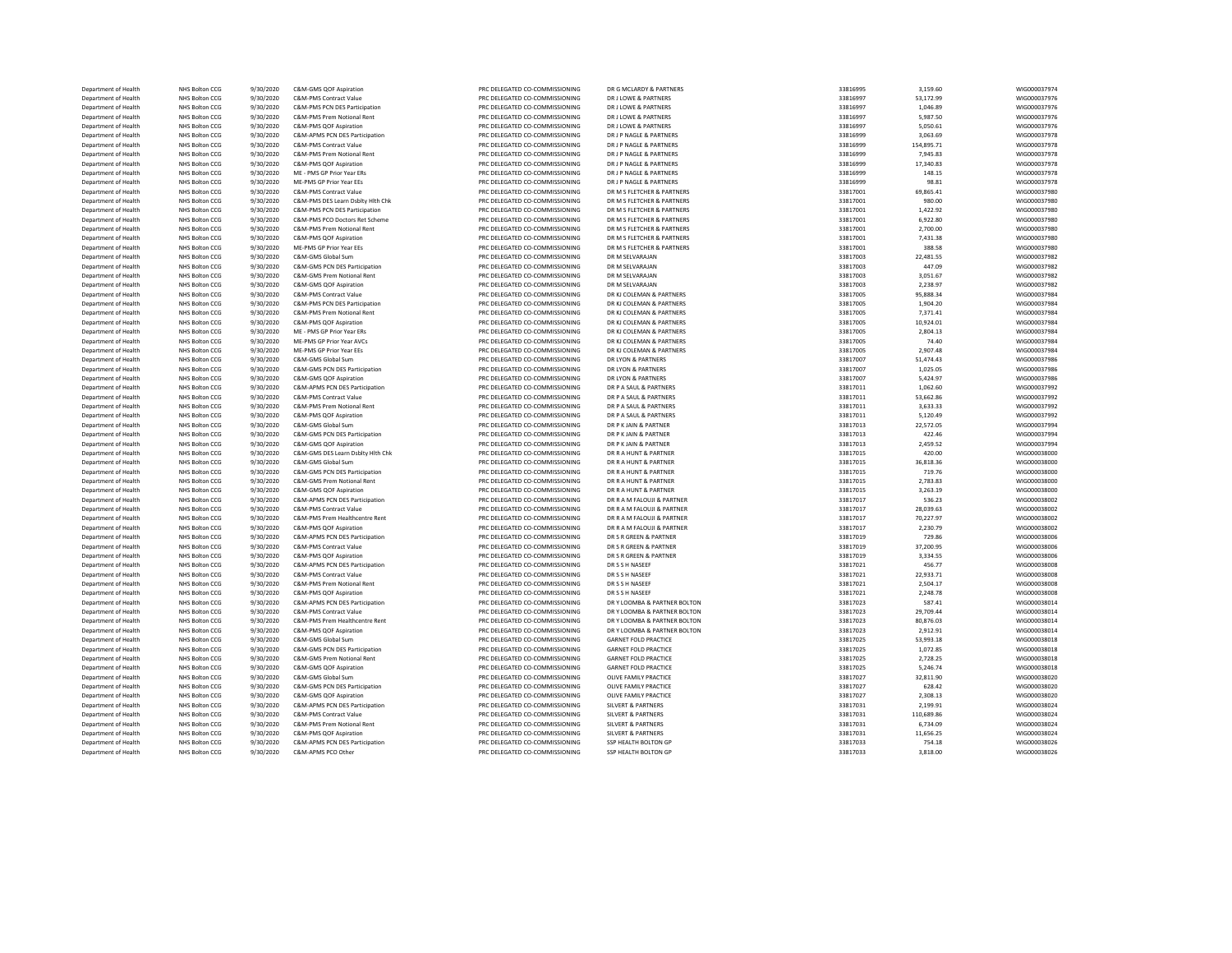| Department of Health | NHS Bolton CCG                   | 9/30/2020              | C&M-PMS Contract Value                                    | PRC DELEGATED CO-COMMISSIONING                                   | SSP HEALTH BOLTON GP                       | 33817033             | 37.638.98          | WIG000038026       |
|----------------------|----------------------------------|------------------------|-----------------------------------------------------------|------------------------------------------------------------------|--------------------------------------------|----------------------|--------------------|--------------------|
| Department of Health | NHS Bolton CCG                   | 9/30/2020              | C&M-PMS QOF Aspiration                                    | PRC DELEGATED CO-COMMISSIONING                                   | SSP HEALTH BOLTON GP                       | 33817033             | 2,303.30           | WIG000038026       |
| Department of Health | NHS Bolton CCG                   | 9/30/2020              | C&M-APMS PCN DES Participation                            | PRC DELEGATED CO-COMMISSIONING                                   | SSP HEALTH BOLTON MC                       | 33817035             | 895.41             | WIG000038028       |
| Department of Health | NHS Bolton CCG                   | 9/30/2020              | C&M-APMS PCO Other                                        | PRC DELEGATED CO-COMMISSIONING                                   | SSP HEALTH BOLTON MC                       | 33817035             | 4,187.00           | WIG000038028       |
| Department of Health | NHS Bolton CCG                   | 9/30/2020              | <b>C&amp;M-PMS Contract Value</b>                         | PRC DELEGATED CO-COMMISSIONING                                   | SSP HEALTH BOLTON MC                       | 33817035             | 45,280.47          | WIG000038028       |
| Department of Health | NHS Bolton CCG                   | 9/30/2020              | C&M-PMS Prem Notional Rent                                | PRC DELEGATED CO-COMMISSIONING                                   | SSP HEALTH BOLTON MC                       | 33817035             | 5.962.50           | WIG000038028       |
| Department of Health | NHS Bolton CCG                   | 9/30/2020              | C&M-PMS QOF Aspiration                                    | PRC DELEGATED CO-COMMISSIONING                                   | SSP HEALTH BOLTON MC                       | 33817035             | 3,377.56           | WIG000038028       |
| Department of Health | NHS Bolton CCG                   | 9/30/2020              | C&M-GMS Global Sum                                        | PRC DELEGATED CO-COMMISSIONING                                   | DR MALHOTRA & PARTNERS                     | 33817039             | 60,237.31          | WIG000038036       |
| Department of Health | NHS Bolton CCG                   | 9/30/2020              | C&M-GMS PCN DES Participation                             | PRC DELEGATED CO-COMMISSIONING                                   | DR MALHOTRA & PARTNERS                     | 33817039             | 1,198.10           | WIG000038036       |
| Department of Health | NHS Bolton CCG                   | 9/30/2020              | C&M-GMS Prem Actual Rent                                  | PRC DELEGATED CO-COMMISSIONING                                   | DR MALHOTRA & PARTNERS                     | 33817039             | 3,700.00           | WIG000038036       |
| Department of Health | NHS Bolton CCG                   | 9/30/2020              | C&M-GMS Prem Notional Rent                                | PRC DELEGATED CO-COMMISSIONING                                   | DR MALHOTRA & PARTNERS                     | 33817039             | 525.00             | WIG000038036       |
| Department of Health | NHS Bolton CCG                   | 9/30/2020              | C&M-GMS QOF Aspiration                                    | PRC DELEGATED CO-COMMISSIONING                                   | DR MALHOTRA & PARTNERS                     | 33817039             | 6,273.55           | WIG000038036       |
| Department of Health | NHS Bolton CCG                   | 9/30/2020              | C&M-APMS PCN DES Participation                            | PRC DELEGATED CO-COMMISSIONING                                   | SWAN LANE MEDICAL CENTRE                   | 33817041             | 1,373.50           | WIG000038038       |
| Department of Health | NHS Bolton CCG                   | 9/30/2020              | <b>C&amp;M-PMS Contract Value</b>                         | PRC DELEGATED CO-COMMISSIONING                                   | SWAN LANE MEDICAL CENTRE                   | 33817041             | 69.704.59          | WIG000038038       |
| Department of Health | NHS Bolton CCG                   | 9/30/2020              | C&M-PMS Prem Notional Rent                                | PRC DELEGATED CO-COMMISSIONING                                   | SWAN LANE MEDICAL CENTRE                   | 33817041             | 2,558.33           | WIG000038038       |
| Department of Health | NHS Bolton CCG                   | 9/30/2020              | C&M-PMS QOF Aspiration                                    | PRC DELEGATED CO-COMMISSIONING                                   | SWAN LANE MEDICAL CENTRE                   | 33817041             | 7.234.68           | WIG000038038       |
| Department of Health | NHS Bolton CCG                   | 9/30/2020              | C&M-GMS Global Sum                                        | PRC DELEGATED CO-COMMISSIONING                                   | SPRING VIEW MEDICAL CENTRE                 | 33817044             | 39,969.33          | WIG000038042       |
|                      |                                  |                        |                                                           |                                                                  |                                            |                      |                    |                    |
| Department of Health | NHS Bolton CCG                   | 9/30/2020              | C&M-GMS PCN DES Participation                             | PRC DELEGATED CO-COMMISSIONING                                   | SPRING VIEW MEDICAL CENTRE                 | 33817044             | 773.41             | WIG000038042       |
| Department of Health | NHS Bolton CCG                   | 9/30/2020              | C&M-GMS PCO Other                                         | PRC DELEGATED CO-COMMISSIONING                                   | SPRING VIEW MEDICAL CENTRE                 | 33817044             | 3,410.00           | WIG000038042       |
| Department of Health | NHS Bolton CCG                   | 9/30/2020              | C&M-GMS Prem Notional Rent                                | PRC DELEGATED CO-COMMISSIONING                                   | SPRING VIEW MEDICAL CENTRE                 | 33817044             | 3,366.67           | WIG000038042       |
| Department of Health | NHS Bolton CCG                   | 9/30/2020              | C&M-GMS OOF Asniration                                    | PRC DELEGATED CO-COMMISSIONING                                   | SPRING VIEW MEDICAL CENTRE                 | 33817044             | 3,858.53           | WIG000038042       |
| Department of Health | NHS Bolton CCG                   | 9/30/2020              | C&M-GMS Global Sum                                        | PRC DELEGATED CO-COMMISSIONING                                   | DR VINEET KUMAR KALHAN AND DR VIBHA GUPTA  | 33817046             | 25,481.82          | WIG000038046       |
| Department of Health | NHS Bolton CCG                   | 9/30/2020              | C&M-GMS PCN DES Participation                             | PRC DELEGATED CO-COMMISSIONING                                   | DR VINEET KUMAR KALHAN AND DR VIBHA GUPTA  | 33817046             | 494.35             | WIG000038046       |
| Department of Health | NHS Bolton CCG                   | 9/30/2020              | C&M-GMS Prem Notional Rent                                | PRC DELEGATED CO-COMMISSIONING                                   | DR VINEET KUMAR KALHAN AND DR VIBHA GUPTA  | 33817046             | 1,412.50           | WIG000038046       |
| Department of Health | NHS Bolton CCG                   | 9/30/2020              | C&M-GMS QOF Aspiration                                    | PRC DELEGATED CO-COMMISSIONING                                   | DR VINEET KUMAR KALHAN AND DR VIBHA GUPTA  | 33817046             | 2,206.86           | WIG000038046       |
| Department of Health | NHS Bolton CCG                   | 9/30/2020              | C&M-GMS Global Sum                                        | PRC DELEGATED CO-COMMISSIONING                                   | FIG TREE MEDICAL PRACTICE                  | 33817048             | 38,632.95          | WIG000038048       |
| Department of Health | NHS Bolton CCG                   | 9/30/2020              | C&M-GMS PCN DES Participation                             | PRC DELEGATED CO-COMMISSIONING                                   | FIG TREE MEDICAL PRACTICE                  | 33817048             | 765.79             | WIG000038048       |
| Department of Health | NHS Bolton CCG                   | 9/30/2020              | C&M-GMS QOF Aspiration                                    | PRC DELEGATED CO-COMMISSIONING                                   | FIG TREE MEDICAL PRACTICE                  | 33817048             | 3,745.54           | WIG000038048       |
| Department of Health | NHS Bolton CCG                   | 9/30/2020              | C&M-GMS Global Sum                                        | PRC DELEGATED CO-COMMISSIONING                                   | SSP HEALTH MEDICAL SERVICES LTD (P82609)   | 33817050             | 44,313.64          | WIG000038050       |
| Department of Health | NHS Bolton CCG                   | 9/30/2020              | C&M-GMS PCN DES Participation                             | PRC DELEGATED CO-COMMISSIONING                                   | SSP HEALTH MEDICAL SERVICES LTD (P82609)   | 33817050             | 883.57             | WIG000038050       |
| Department of Health | NHS Bolton CCG                   | 9/30/2020              | C&M-GMS QOF Aspiration                                    | PRC DELEGATED CO-COMMISSIONING                                   | SSP HEALTH MEDICAL SERVICES LTD (P82609)   | 33817050             | 3,589.29           | WIG000038050       |
| Department of Health | NHS Bolton CCG                   | 9/30/2020              | Cont Care- Adult 100% Fully Funded                        | CHC ADULT FULLY FUNDED                                           | ADVINIA HEALTH CARE LTD                    | 33821139             | 83,436.96          | MLV000004          |
| Department of Health | NHS Bolton CCG                   | 9/30/2020              | Cont Care-Funded Nursing Care Allow                       | FUNDED NURSING CARE                                              | ADVINIA HEALTH CARE LTD                    | 33821139             | 11,562.47          | MLV000004          |
| Department of Health | NHS Bolton CCG                   | 9/30/2020              | C&M-APMS PCN DES Participation                            | PRC DELEGATED CO-COMMISSIONING                                   | <b>HEATON MEDICAL CENTRE</b>               | 33824439             | 1,599.00           | WIG000037990       |
| Department of Health | NHS Bolton CCG                   | 9/30/2020              | C&M-PMS Contract Value                                    | PRC DELEGATED CO-COMMISSIONING                                   | HEATON MEDICAL CENTRE                      | 33824439             | 81,921.73          | WIG000037990       |
| Department of Health | NHS Bolton CCG                   | 9/30/2020              | C&M-PMS Prem Notional Rent                                | PRC DELEGATED CO-COMMISSIONING                                   | HEATON MEDICAL CENTRE                      | 33824439             | 6,991.67           | WIG000037990       |
| Department of Health | NHS Bolton CCG                   | 9/30/2020              | C&M-PMS QOF Aspiration                                    | PRC DELEGATED CO-COMMISSIONING                                   | HEATON MEDICAL CENTRE                      | 33824439             | 9,148.30           | WIG000037990       |
| Department of Health | NHS Bolton CCG                   | 9/30/2020              | C&M-GMS Global Sum                                        | PRC DELEGATED CO-COMMISSIONING                                   | DR COUNSELL & PARTNERS                     | 33824442             | 60,517.42          | WIG000037998       |
| Department of Health | NHS Bolton CCG                   | 9/30/2020              | C&M-GMS PCN DES Participation                             | PRC DELEGATED CO-COMMISSIONING                                   | DR COUNSELL & PARTNERS                     | 33824442             | 1,199.86           | WIG000037998       |
| Department of Health | NHS Bolton CCG                   | 9/30/2020              | C&M-GMS QOF Aspiration                                    | PRC DELEGATED CO-COMMISSIONING                                   | DR COUNSELL & PARTNERS                     | 33824442             | 5,965.27           | WIG000037998       |
| Department of Health | NHS Bolton CCG                   | 9/30/2020              | C&M-GMS Global Sum                                        | PRC DELEGATED CO-COMMISSIONING                                   | STABLE FOLD SURGERY                        | 33824444             | 53,420.11          | WIG000038004       |
|                      | NHS Bolton CCG                   | 9/30/2020              | C&M-GMS PCN DES Participation                             | PRC DELEGATED CO-COMMISSIONING                                   | STABLE FOLD SURGERY                        | 33824444             | 1.047.98           | WIG000038004       |
| Department of Health |                                  |                        |                                                           |                                                                  |                                            |                      |                    | WIG000038004       |
| Department of Health | NHS Bolton CCG<br>NHS Bolton CCG | 9/30/2020<br>9/30/2020 | C&M-GMS Prem Clinical Waste<br>C&M-GMS Prem Notional Rent | PRC DELEGATED CO-COMMISSIONING<br>PRC DELEGATED CO-COMMISSIONING | STABLE FOLD SURGERY<br>STABLE FOLD SURGERY | 33824444<br>33824444 | 727.20<br>4,529.17 | WIG000038004       |
| Department of Health |                                  |                        |                                                           |                                                                  | STARLE FOLD SURGERY                        |                      |                    | WIG000038004       |
| Department of Health | NHS Bolton CCG                   | 9/30/2020              | C&M-GMS QOF Aspiration                                    | PRC DELEGATED CO-COMMISSIONING                                   |                                            | 33824444             | 4,725.72           |                    |
| Department of Health | NHS Bolton CCG                   | 9/30/2020              | C&M-GMS Global Sum                                        | PRC DELEGATED CO-COMMISSIONING                                   | DR S KARIM & DR S JAMES-AUTHE              | 33824446             | 30,633.54          | WIG000038010       |
| Department of Health | NHS Bolton CCG                   | 9/30/2020              | C&M-GMS PCN DES Participation                             | PRC DELEGATED CO-COMMISSIONING                                   | DR S KARIM & DR S JAMES-AUTHE              | 33824446             | 609.10             | WIG000038010       |
| Department of Health | NHS Bolton CCG                   | 9/30/2020              | C&M-GMS Prem Notional Rent                                | PRC DELEGATED CO-COMMISSIONING                                   | DR S KARIM & DR S JAMES-AUTHE              | 33824446             | 2,588.83           | WIG000038010       |
| Department of Health | NHS Bolton CCG                   | 9/30/2020              | C&M-GMS QOF Aspiration                                    | PRC DELEGATED CO-COMMISSIONING                                   | DR S KARIM & DR S JAMES-AUTHE              | 33824446             | 3,146.31           | WIG000038010       |
| Department of Health | NHS Bolton CCG                   | 9/30/2020              | <b>C&amp;M-PMS Contract Value</b>                         | PRC DELEGATED CO-COMMISSIONING                                   | DRS LIVERSEDGE MCCURDIE WONG & YOXALL      | 33824449             | 45,465.04          | WIG000038012       |
| Department of Health | NHS Bolton CCG                   | 9/30/2020              | C&M-PMS PCN DES Participation                             | PRC DELEGATED CO-COMMISSIONING                                   | DRS LIVERSEDGE MCCURDIE WONG & YOXALL      | 33824449             | 878.04             | WIG000038012       |
| Department of Health | NHS Bolton CCG                   | 9/30/2020              | C&M-PMS QOF Aspiration                                    | PRC DELEGATED CO-COMMISSIONING                                   | DRS LIVERSEDGE MCCURDIE WONG & YOXALL      | 33824449             | 4,010.19           | WIG000038012       |
| Denartment of Health | NHS Bolton CCG                   | 9/30/2020              | C&M-PMS Contract Value                                    | PRC DELEGATED CO-COMMISSIONING                                   | ALASTAIR ROSS MEDICAL PRACTICE             | 33824451             | 50,111.38          | WIG000038016       |
| Department of Health | NHS Bolton CCG                   | 9/30/2020              | C&M-PMS PCN DES Participation                             | PRC DELEGATED CO-COMMISSIONING                                   | ALASTAIR ROSS MEDICAL PRACTICE             | 33824451             | 997.09             | WIG000038016       |
| Department of Health | NHS Bolton CCG                   | 9/30/2020              | C&M-PMS Prem Healthcentre Rent                            | PRC DELEGATED CO-COMMISSIONING                                   | ALASTAIR ROSS MEDICAL PRACTICE             | 33824451             | 11,820,28          | WIG000038016       |
| Department of Health | NHS Bolton CCG                   | 9/30/2020              | C&M-PMS QOF Aspiration                                    | PRC DELEGATED CO-COMMISSIONING                                   | ALASTAIR ROSS MEDICAL PRACTICE             | 33824451             | 5,015.00           | WIG000038016       |
| Department of Health | NHS Bolton CCG                   | 9/30/2020              | <b>C&amp;M-PMS Contract Value</b>                         | PRC DELEGATED CO-COMMISSIONING                                   | <b>DR TABOR &amp; PARTNERS</b>             | 33824455             | 115.227.65         | WIG000038034       |
| Department of Health | NHS Bolton CCG                   | 9/30/2020              | C&M-PMS PCN DES Participation                             | PRC DELEGATED CO-COMMISSIONING                                   | <b>DR TABOR &amp; PARTNERS</b>             | 33824455             | 2,273.66           | WIG000038034       |
| Department of Health | NHS Bolton CCG                   | 9/30/2020              | C&M-PMS Prem Notional Rent                                | PRC DELEGATED CO-COMMISSIONING                                   | DR TABOR & PARTNERS                        | 33824455             | 4.514.58           | WIG000038034       |
| Department of Health | NHS Bolton CCG                   | 9/30/2020              | C&M-PMS Prem Water Rates                                  | PRC DELEGATED CO-COMMISSIONING                                   | DR TAROR & PARTNERS                        | 33824455             | 399.70             | WIG000038034       |
| Department of Health | NHS Bolton CCG                   | 9/30/2020              | C&M-PMS QOF Aspiration                                    | PRC DELEGATED CO-COMMISSIONING                                   | <b>DR TABOR &amp; PARTNERS</b>             | 33824455             | 11,641.55          | WIG000038034       |
| Department of Health | NHS Bolton CCG                   | 9/30/2020              | C&M-GMS Global Sum                                        | PRC DELEGATED CO-COMMISSIONING                                   | DR T A WALMSLEY & PARTNERS                 | 33824458             | 40,698.71          | WIG000038044       |
| Department of Health | NHS Bolton CCG                   | 9/30/2020              | C&M-GMS PCN DES Participation                             | PRC DELEGATED CO-COMMISSIONING                                   | DR T A WALMSLEY & PARTNERS                 | 33824458             | 803.60             | WIG000038044       |
| Department of Health | NHS Bolton CCG                   | 9/30/2020              | C&M-GMS Prem Actual Rent                                  | PRC DELEGATED CO-COMMISSIONING                                   | DR T A WALMSLEY & PARTNERS                 | 33824458             | 26,010.00          | WIG000038044       |
| Department of Health | NHS Bolton CCG                   | 9/30/2020              | C&M-GMS QOF Aspiration                                    | PRC DELEGATED CO-COMMISSIONING                                   | DR T A WALMSLEY & PARTNERS                 | 33824458             | 4,460.09           | WIG000038044       |
| Department of Health | NHS Bolton CCG                   | 9/30/2020              | Cont Care-Funded Nursing Care Allow                       | <b>FUNDED NURSING CARE</b>                                       | <b>BOLTON COUNCIL</b>                      | 33833485             | 120,000.00         | 107762-08-SEP-2020 |
| Department of Health | NHS Bolton CCG                   | 9/30/2020              | C&M- PCN DES CARE HOME PREMIUM                            | PRC DELEGATED CO-COMMISSIONING                                   | <b>BOLTON COMMUNITY PRACTICE</b>           | 33843683             | 3,075.00           | WIG000037954       |
| Department of Health | NHS Bolton CCG                   | 9/30/2020              | C&M-PCN DES Support Payment                               | PRC DELEGATED CO-COMMISSIONING                                   | <b>BOLTON COMMUNITY PRACTICE</b>           | 33843683             | 1,673.37           | WIG000037954       |
| Department of Health | NHS Bolton CCG                   | 9/30/2020              | <b>C&amp;M-PMS Contract Value</b>                         | PRC DELEGATED CO-COMMISSIONING                                   | BOLTON COMMUNITY PRACTICE                  | 33843683             | 101,545.11         | WIG000037954       |
| Department of Health | NHS Bolton CCG                   | 9/30/2020              | C&M-PMS DES Extended Hours Access                         | PRC DELEGATED CO-COMMISSIONING                                   | BOLTON COMMUNITY PRACTICE                  | 33843683             | 4.407.28           | WIG000037954       |
| Department of Health | NHS Bolton CCG                   | 9/30/2020              | C&M-PMS PCN DES Clinical Director                         | PRC DELEGATED CO-COMMISSIONING                                   | BOLTON COMMUNITY PRACTICE                  | 33843683             | 2,194.52           | WIG000037954       |
| Department of Health | NHS Bolton CCG                   | 9/30/2020              | C&M-PMS PCN DES PCN support                               | LOCAL ENHANCED SERVICES                                          | <b>BOLTON COMMUNITY PRACTICE</b>           | 33843683             | 4.559.25           | WIG000037954       |
|                      |                                  |                        |                                                           |                                                                  |                                            |                      |                    |                    |